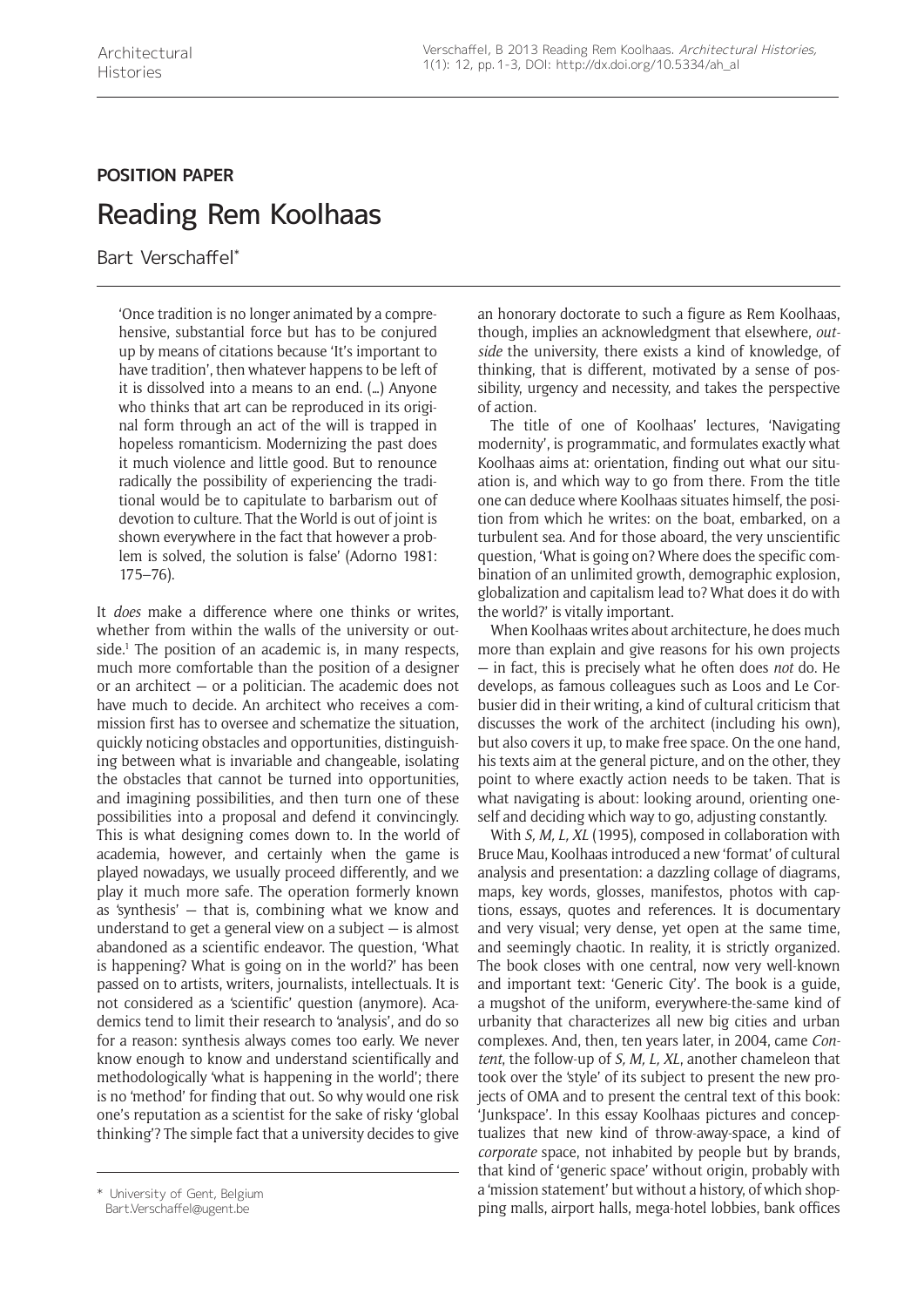and television studios are made — the kind of space that is to architecture what international English is to the languages of the world. Both texts exemplify the 'pointillistic' writing of Koolhaas: they consist of a staccato sequence of very dense, sharp, often witty statements and remarks, provocative and without much nuance, each isolating and grasping a perception or a fact. But seen all together, these monochrome dots create a global, shaded image. In both essays Koolhaas argues that the ideas and concepts underlying the western architectural tradition we still use to 'navigate' through these turbulent times are not in themselves wrong or meaningless, but belong to a very specific context and history, and should not be considered essential or eternal, and not valid everywhere. Europe is not the measuring stick for the world.

Crucial among those classical ideas and concepts that have become problematic is our relation to time. The way western culture and western societies deal with the past is deeply rooted in the languages we use and in the basic metaphors underlying our world views. At the heart of both 'Generic City' and 'Junkspace' is the meaning of origin, history, tradition, heritage and 'identity' — identity as embracing a specific, particular set of meanings and signs. And the starting point is the awareness that the concepts and ideas we have at our disposal are insufficient to find the answers, are indeed part of the problem: 'To the extent that identity is derived from physical substance, from the historical, from context, from the real, we somehow cannot imagine that anything contemporary — made by us — contributes to it' (Koolhaas 1995: 1248).

'We do not leave pyramids' (Koolhaas 2004: 162). How come? The opening paragraph of 'Generic City' describes our situation in a nutshell: 'The past will at some point become too 'small' to be inhabited and shared by those alive. (…) Identity conceived as this form of sharing the past is a losing proposition' (Koolhaas 1995: 1248). In other words: in the future, *there will not be enough past for everybody*. This statement is, as are many by Koolhaas, a booby trap. The idea seems limpid, clear and simple at first, but then, when one gives it a second thought, it is full of far-reaching and uncontrollable implications. Indeed, we are accustomed to think of time as a stream, as a natural force, as something that fills the present and is already there when we wake up in the morning. We wake up in a world that is the end result of everything that happened before, in the midst of — as Nietzsche wrote — *too much* past, a heap of debris that blocks our way to the future. What is being 'modern' but dreaming of a present that is *not* the outcome of the past, rather the beginning of the future? There are historic cities and landscapes left, of course, but the way we deal with this 'presence of the past' has become itself problematic, since it is not felt and lived as powerful and strong, or as something to fight with. We cherish it instead. We freeze and preserve the old, turning it into a luxury and a touristic commodity to 'enjoy' — and to profit from. Koolhaas' argument, though, concerns not Europe but those continents and megacities where a milliard people live with little or no past, in cities that until one generation ago were small villages, where now many

bodies are older than the cities they inhabit and where there *is* no past to fight with or to preserve. What can 'origin' mean there? How can 'identity' take root where there is no 'ground'?

Koolhaas' proposal to consider the past not as a natural force but as a raw material touches issues even beyond 'social identity' or the functioning of modern societies. It touches the concept of architecture itself: its self-understanding, and, beyond that, the basic conceptions with which we define 'reality'. One undisputable insight of deconstructionism is how deeply the architectural metaphor is entrenched in Western thought. We think of architecture and building as the essential work of mankind on this planet: forming and ordering matter. Architecture is 'work' in the Hegelian-Marxist meaning of the word: as the gradual transformation of 'nature' into 'culture', as 'humanization' of the world. God is the first architect; building is to breathe life or meaning or soul into matter, shaping clay into a body, transforming stone into figure, chaos into order, 'potentiality' into 'form', nature into landscape, time into history… The common denominator of this series of bipolarities grounding western metaphysics and western thinking is the assumption that there is always a previously established fact or force, outside and before what is human, that resists our heroic, promethean endeavors to create meaning and order. But that 'matter' we fight with at the same time grants our work its 'reality' and its weight. It inscribes what we do into history and at the same time teaches the lesson of the ruin: man builds monuments, but time dissolves the form and the order back into formlessness. Ashes to ashes, dust to dust: from stone to architecture and back — to ruin, to rubbish.

The proposal to think of the past, not as a stream and a force, but as a rare raw material, reveals, in a flash, the possibility to think differently about the function and capacities of architecture, and, beyond that, about the human adventure. In 'Generic City', and even more in 'Junkspace', Koolhaas proposes to think of chaos, of formlessness and loss of meaning, as a collateral end product of everything what we ourselves decide and do. The end product of Enlightenment is not the autonomous, emancipated citizen, but the consumer and the trash he leaves behind. Chaos is not the matter we start from, but the end result of everything the architects invent and produce. 'The built product of modernization is not modern architecture but Junkspace'; 'Junkspace' is the '"fallout" of modernization' (Koolhaas 2004: 162). What we accomplish is not the transformation of wilderness into a inhabitable, humanized world, as the modern project presents it, but the bringing about of a new, very unstable environment, one neither founded nor structured by an 'outside' or inhuman natural necessity, but one with 'global insecurity' as its opponent. How to navigate — and to 'build' — in the 'global risk society'? What can architecture and urbanism be, what do they have to take on, when there is no promethean task to perform, no 'necessity' to deal with, no scarcity, no gravity, but instead only many forms of 'plenty' and the hunt for comfort and pleasure shared by all?